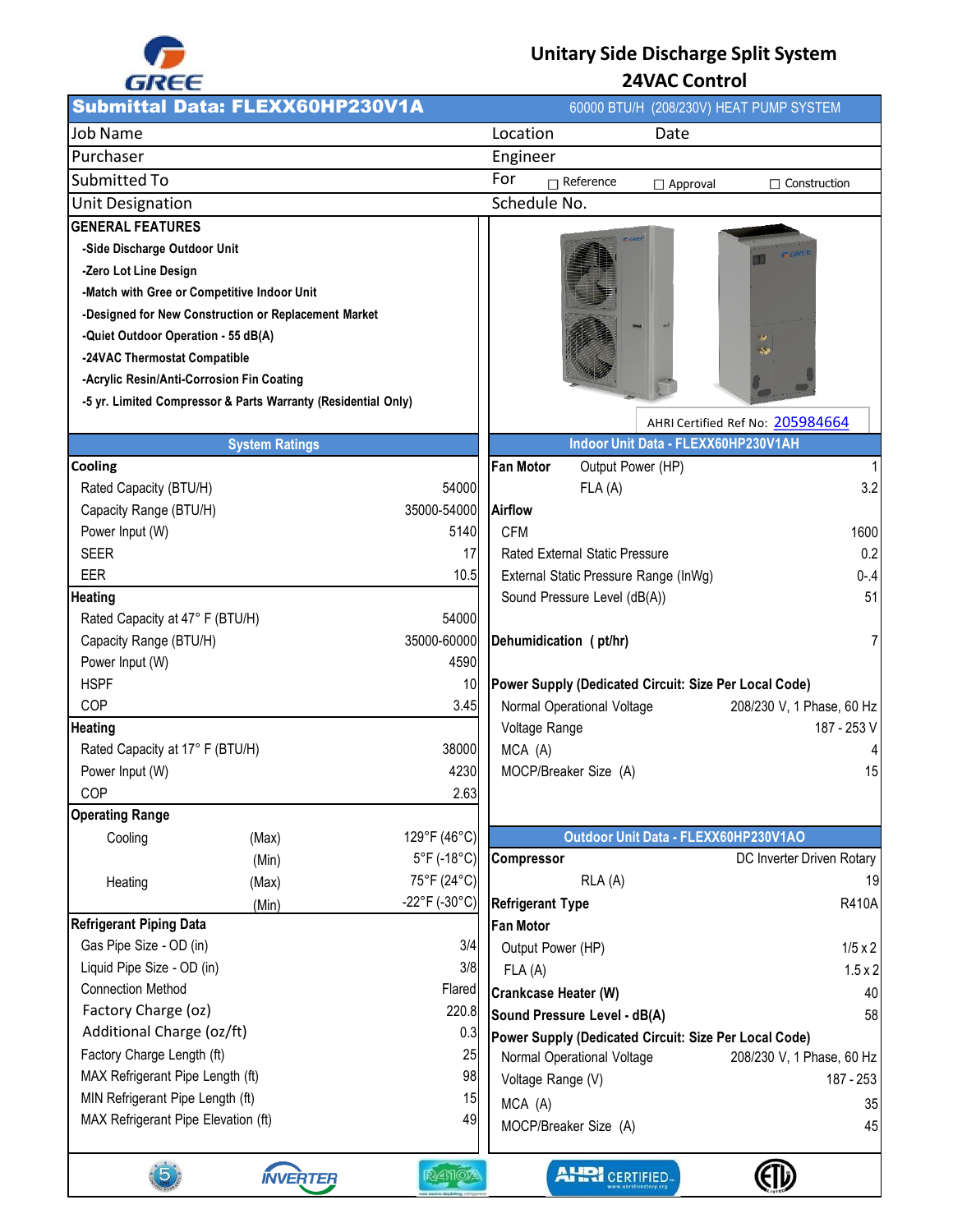| Inverter      |
|---------------|
| <b>YES</b>    |
| <b>YES</b>    |
| Rotary        |
| <b>R410A</b>  |
| <b>YES</b>    |
| <b>YES</b>    |
| <b>YES</b>    |
| <b>YES</b>    |
| Acrylic Resin |
| <b>YES</b>    |
| <b>YES</b>    |
| <b>YES</b>    |
| <b>YES</b>    |
| <b>YES</b>    |
| <b>YES</b>    |
| <b>YES</b>    |
| Centrifugal   |
| 3 Speeds      |
| Optional      |
|               |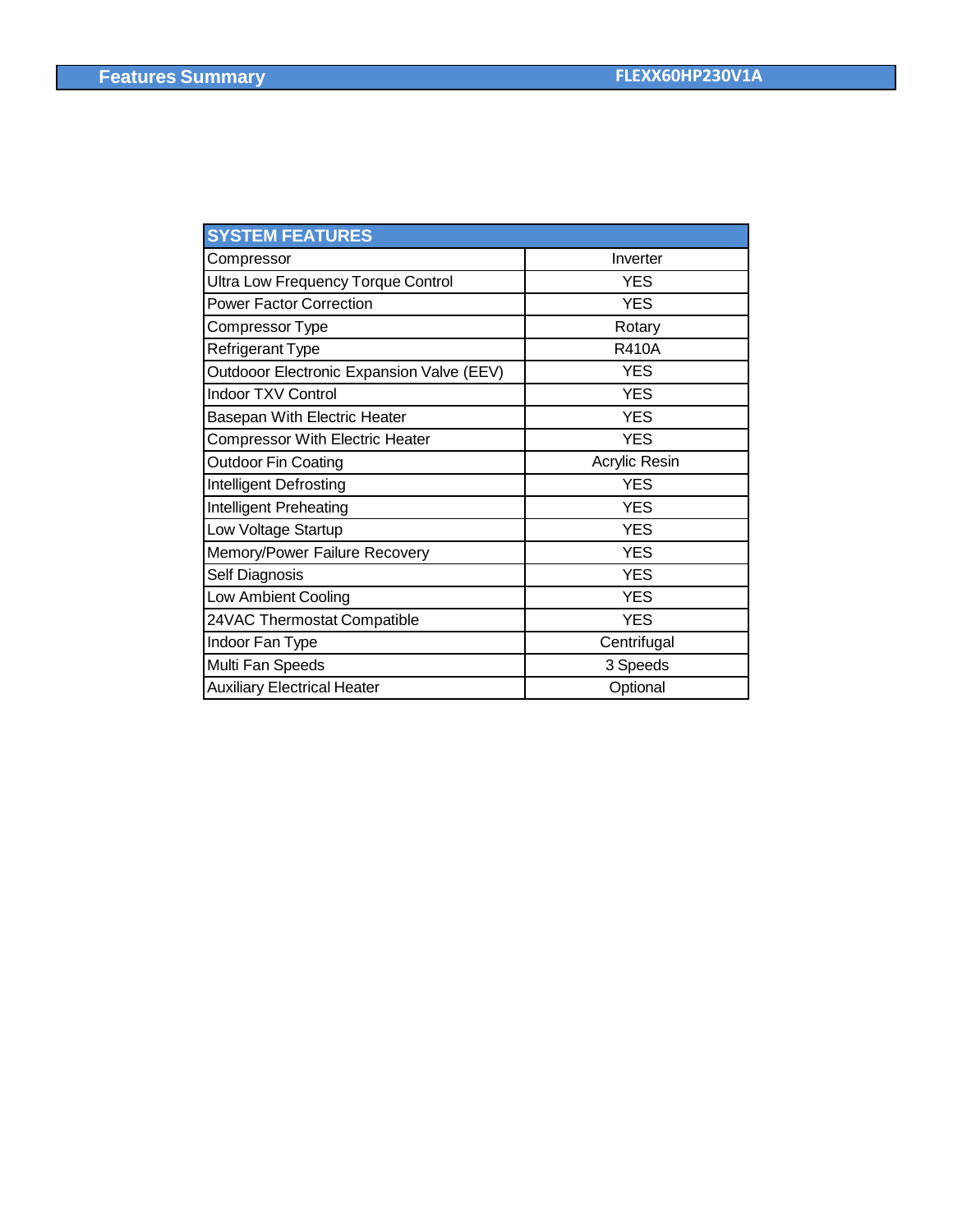## **FAN PERFORMANCE CURVES**



| <b>IStatic Pressure - InWc</b> |      | 0.1  | 0.2  | 0.3  | 0.4  |
|--------------------------------|------|------|------|------|------|
| Speed 1-CFM                    | 1850 | 1750 | 1600 | 1540 | 1440 |
| Speed 2-CFM                    | 2020 | 1930 | 1830 | 1730 | 1630 |
| Speed 3-CFM                    | 2100 | 2050 | 1950 | 1840 | 1750 |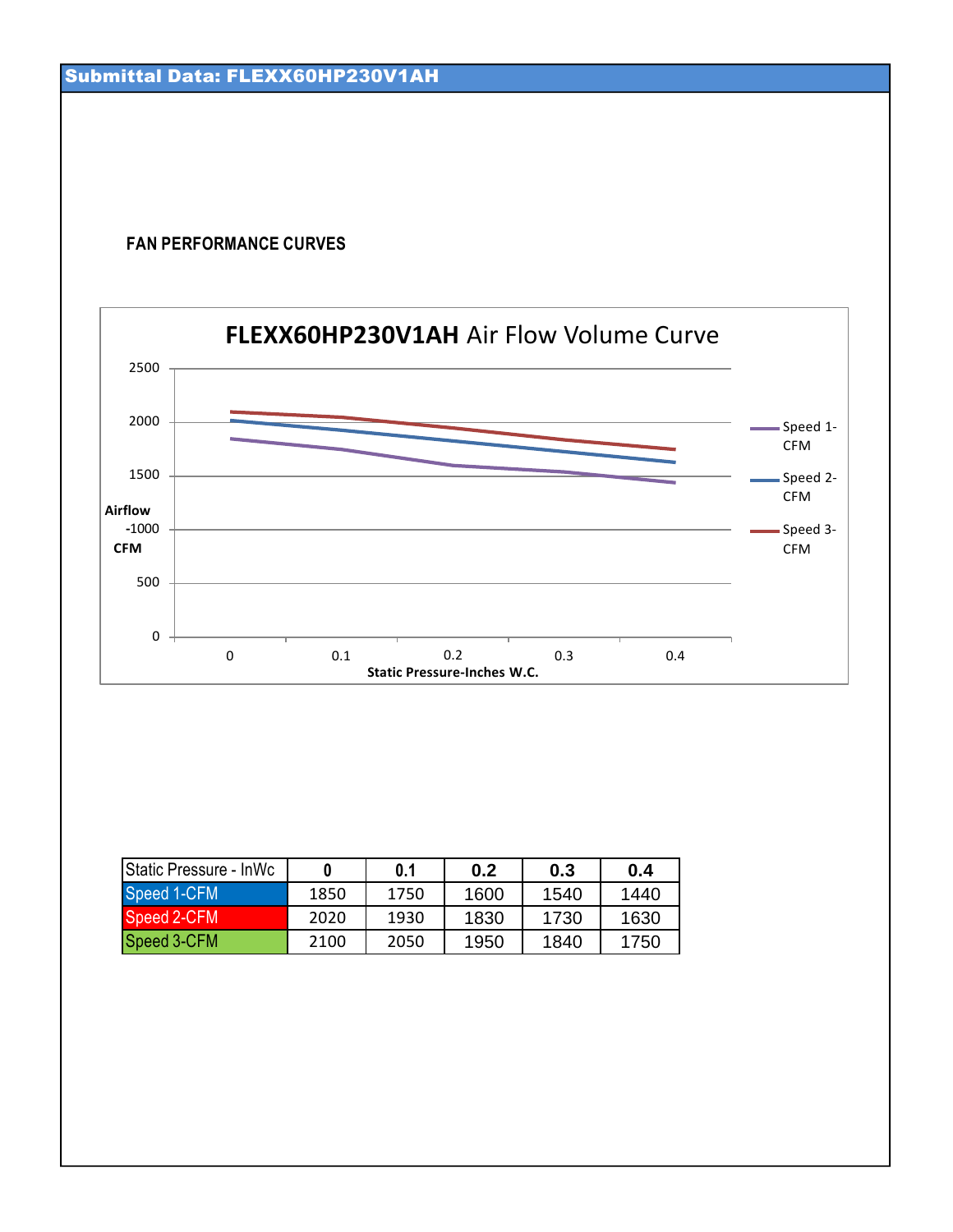| <b>COOLING PERFORMANCE</b> |  |  |
|----------------------------|--|--|
|----------------------------|--|--|

| <b>Outdoor Ambient</b><br>Temperature (DB) |                 | Return Air Temperature |            |       |           |  |  |
|--------------------------------------------|-----------------|------------------------|------------|-------|-----------|--|--|
|                                            |                 | 80°F (DB)              |            |       |           |  |  |
|                                            |                 | <b>TC</b>              | <b>SHR</b> | EER   | Power     |  |  |
|                                            |                 | (Btu/h)                |            |       | Input (W) |  |  |
|                                            | $5^{\circ}F$    | 54000                  | 68.50%     | 14.79 | 3650      |  |  |
|                                            | $10^{\circ}$ F  | 54000                  | 70.75%     | 14.59 | 3700      |  |  |
|                                            | $15^{\circ}$ F  | 54000                  | 70.00%     | 14.40 | 3750      |  |  |
|                                            | $20^{\circ}$ F  | 54000                  | 70.96%     | 14.21 | 3800      |  |  |
|                                            | $25^{\circ}F$   | 54000                  | 71.58%     | 14.10 | 3830      |  |  |
|                                            | 30°F            | 54000                  | 69.80%     | 13.92 | 3880      |  |  |
|                                            | $35^{\circ}F$   | 54000                  | 70.88%     | 13.67 | 3950      |  |  |
|                                            | $40^{\circ}$ F  | 54000                  | 69.50%     | 13.43 | 4020      |  |  |
|                                            | 45°F            | 54000                  | 71.17%     | 13.24 | 4080      |  |  |
| MAX OUTPUT                                 | $50^{\circ}$ F  | 54000                  | 70.00%     | 13.11 | 4120      |  |  |
|                                            | $55^{\circ}$ F  | 54000                  | 70.75%     | 12.98 | 4160      |  |  |
|                                            | 60°F            | 54000                  | 70.96%     | 12.86 | 4200      |  |  |
|                                            | $65^{\circ}F$   | 54000                  | 70.00%     | 12.71 | 4250      |  |  |
|                                            | 70°F            | 54000                  | 71.50%     | 12.47 | 4330      |  |  |
|                                            | $75^{\circ}F$   | 54000                  | 69.80%     | 12.27 | 4400      |  |  |
|                                            | 80°F            | 54000                  | 70.40%     | 12.00 | 4500      |  |  |
|                                            | 85°F            | 55000                  | 69.50%     | 11.83 | 4650      |  |  |
|                                            | 90°F            | 55000                  | 71.68%     | 11.00 | 5000      |  |  |
|                                            | $95^{\circ}F$   | 55000                  | 70.00%     | 10.17 | 5410      |  |  |
|                                            | $100^{\circ}$ F | 55000                  | 70.75%     | 9.17  | 6000      |  |  |
|                                            | 105°F           | 54000                  | 69.00%     | 8.12  | 6650      |  |  |
|                                            | 110°F           | 50000                  | 70.94%     | 8.09  | 6180      |  |  |
|                                            | 115°F           | 46000                  | 71.00%     | 8.07  | 5700      |  |  |
|                                            | 120°F           | 38000                  | 68.67%     | 7.60  | 5000      |  |  |
|                                            | 125°F           | 32000                  | 67.60%     | 6.81  | 4700      |  |  |
|                                            | 129°F           | 28000                  | 71.00%     | 6.29  | 4450      |  |  |

## **HEATING PERFORMANCE**

|                        |                | Return Air Temperature |      |           |  |  |
|------------------------|----------------|------------------------|------|-----------|--|--|
| <b>Outdoor Ambient</b> |                | 70°F (DB)              |      |           |  |  |
| Temperature (DB)       |                | <b>TC</b>              | COP  | Power     |  |  |
|                        |                | (Btu/h)                |      | Input (W) |  |  |
|                        | $-22^{\circ}F$ | 27000                  | 1.25 | 6350      |  |  |
|                        | $-20^\circ F$  | 29000                  | 1.31 | 6500      |  |  |
|                        | $-15$ °F       | 32000                  | 1.40 | 6700      |  |  |
|                        | $-10$ °F       | 34000                  | 1.45 | 6900      |  |  |
|                        | $-5$ °F        | 37000                  | 1.55 | 7000      |  |  |
|                        | $0^{\circ}$ F  | 40000                  | 1.65 | 7100      |  |  |
|                        | $5^{\circ}F$   | 44000                  | 1.80 | 7160      |  |  |
|                        | $10^{\circ}$ F | 46000                  | 1.89 | 7140      |  |  |
| MAX OUTPUT             | $15^{\circ}$ F | 48000                  | 1.98 | 7120      |  |  |
|                        | $17^{\circ}$ F | 49000                  | 2.02 | 7100      |  |  |
|                        | $20^{\circ}$ F | 50000                  | 2.13 | 6900      |  |  |
|                        | 25°F           | 52000                  | 2.26 | 6750      |  |  |
|                        | 30°F           | 54000                  | 2.38 | 6650      |  |  |
|                        | $35^{\circ}F$  | 54000                  | 2.47 | 6400      |  |  |
|                        | $40^{\circ}$ F | 54000                  | 2.64 | 6000      |  |  |
|                        | 45°F           | 54000                  | 2.83 | 5600      |  |  |
|                        | 47°F           | 56000                  | 3.10 | 5300      |  |  |
|                        | $50^{\circ}$ F | 58000                  | 3.18 | 5350      |  |  |
|                        | $55^{\circ}$ F | 58000                  | 3.20 | 5320      |  |  |
|                        | 60°F           | 60000                  | 3.26 | 5400      |  |  |
|                        | $65^{\circ}$ F | 60000                  | 3.38 | 5200      |  |  |
|                        | 70°F           | 60000                  | 3.52 | 5000      |  |  |
|                        | $75^{\circ}F$  | 54000                  | 4.17 | 3800      |  |  |

**LEGEND: W - Watts**

**DB - Dry Bulb**

**TC - Total Capacity**

**SHR - Sensible Heat Ratio**

**COP - Coefficient of Performance**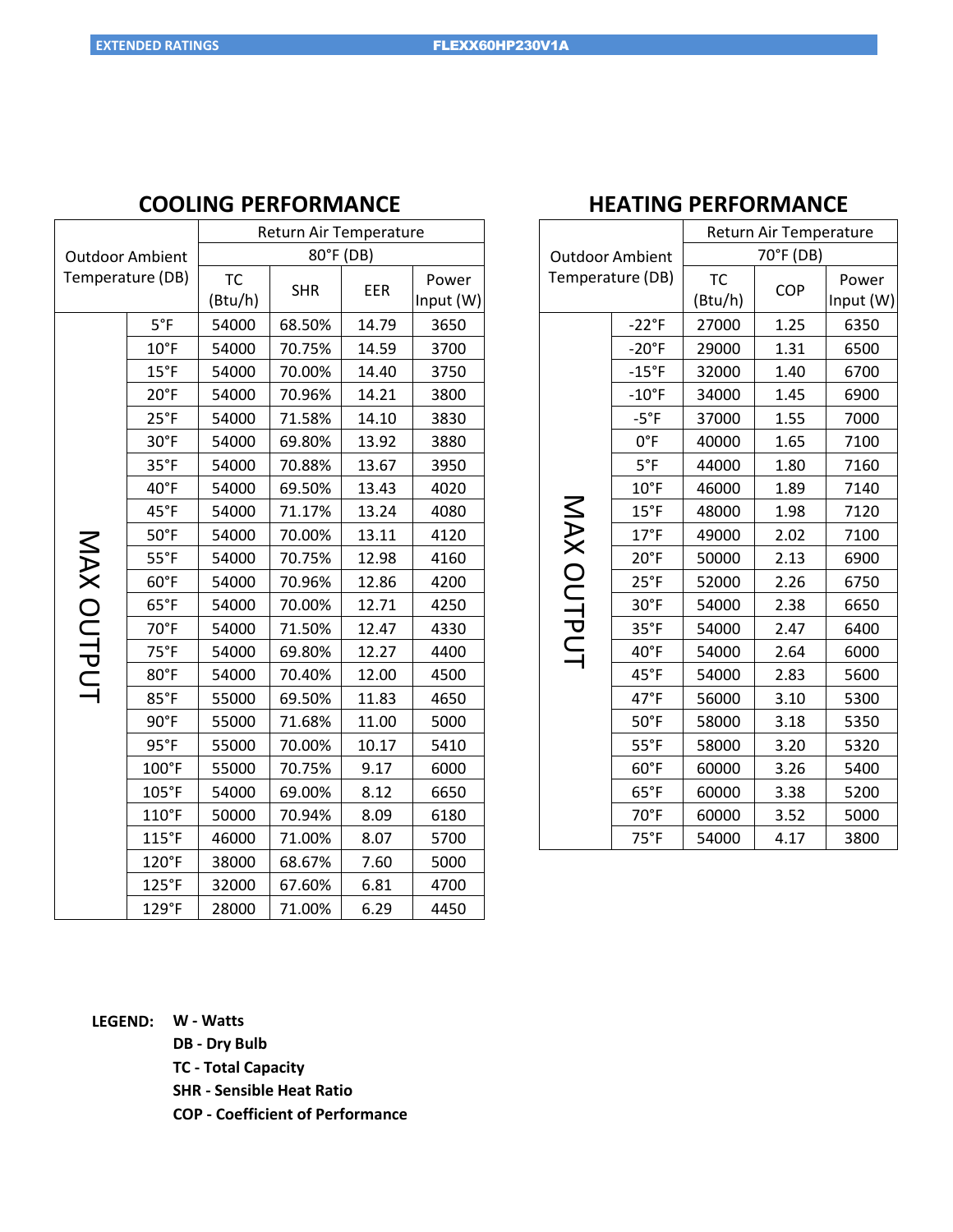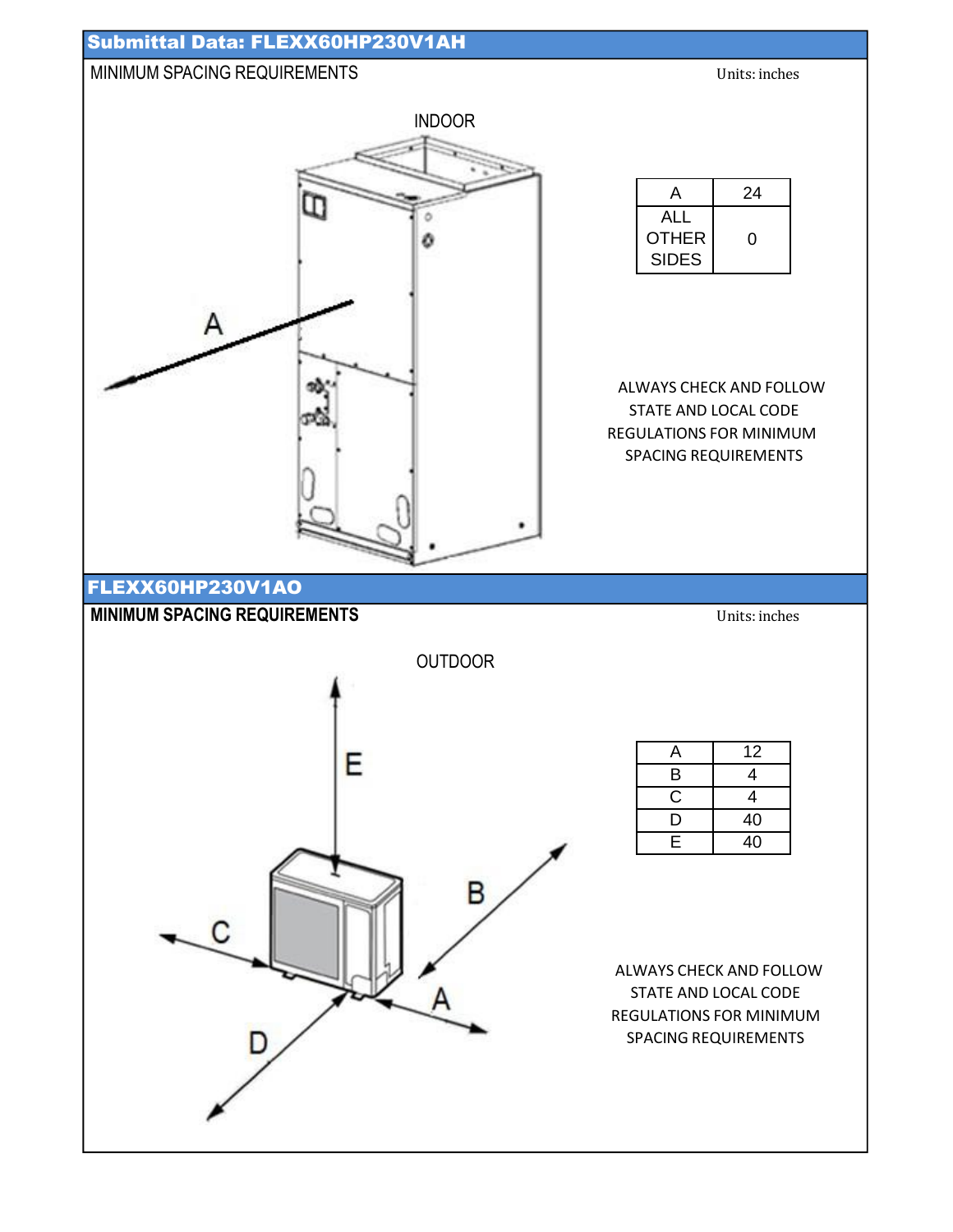## FLEXX60HP230V1AH



| Model                  | <b>Cooling Capacity (ton)</b> | <b>Optional Electric Heater</b> | кw |
|------------------------|-------------------------------|---------------------------------|----|
| FLEXX36.48.60HP230V1AH | 3.0 / 4.0 / 5.0               | <b>FLEXXHTR10KW</b>             |    |
| FLEXX48.60HP230V1AH    | 4.0 / 5.0                     | <b>FLEXXHTR15KW</b>             | 15 |
| FLEXX48.60HP230V1AH    | 4.0 / 5.0                     | <b>FLEXXHTR20KW</b>             | 20 |

| <b>Power Supply</b>                  | v  | 240 | 240 | 240 | 240     | 240     |
|--------------------------------------|----|-----|-----|-----|---------|---------|
| <b>Rated Power</b>                   | kW |     |     | 10  | 15      | 20      |
| <b>Min. Circuit Ampacity</b>         | A  |     |     | 50  | 50 & 25 | 50 & 50 |
| <b>Max. Fuse or Breaker Ampacity</b> | Α  |     |     | 60  | 60 & 30 | 60 & 60 |